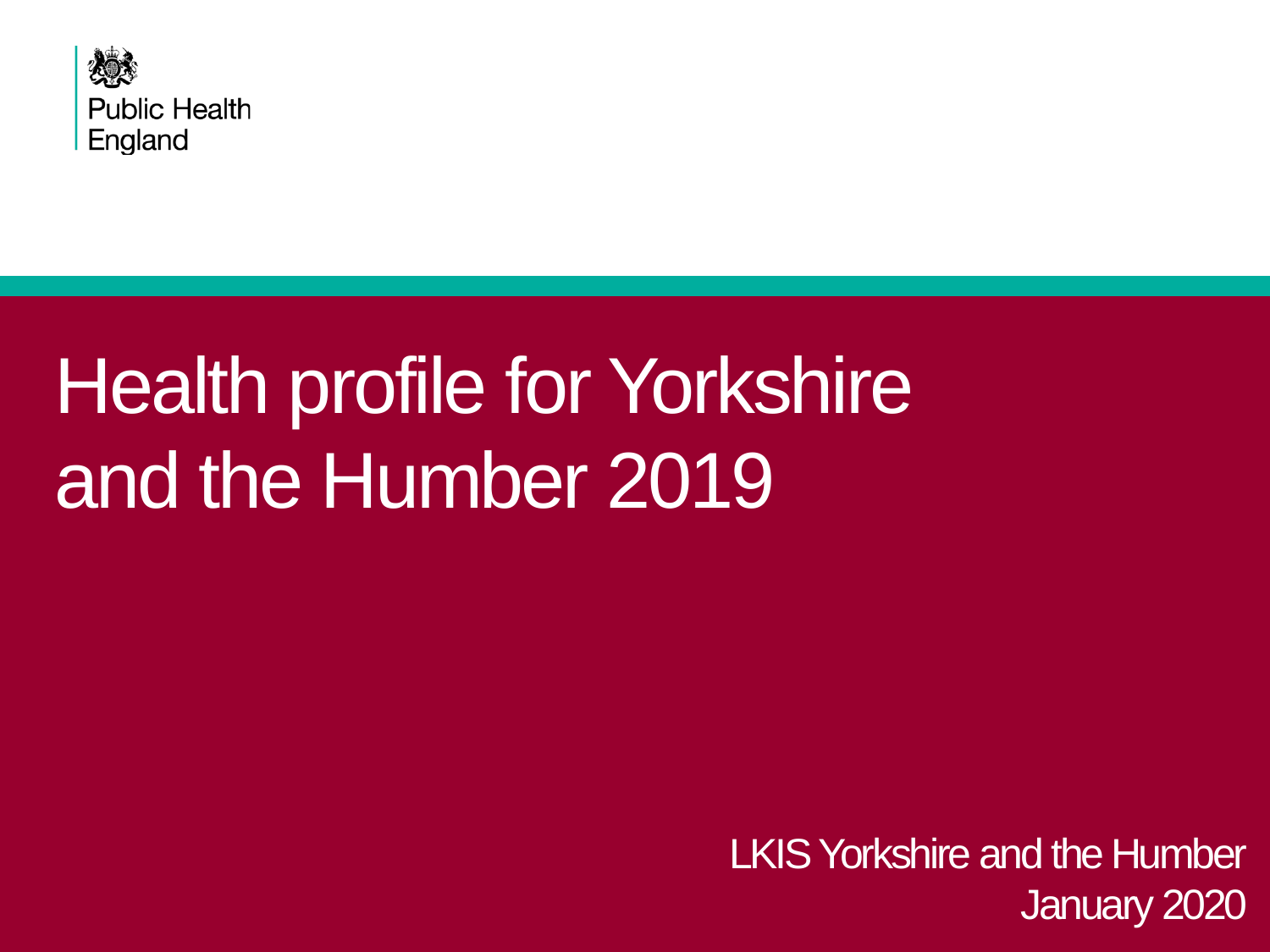# **Background**

The third Health Profile for England was published in September 2019. This report examines the national themes identified in that report, from a Yorkshire and the Humber perspective.

[Unless otherwise stated, all data is sourced from PHE's](https://fingertips.phe.org.uk/) Public Health Profiles

Please address any queries or comments on this report to [scott.anderson@phe.gov.uk](mailto:scott.anderson@phe.gov.uk)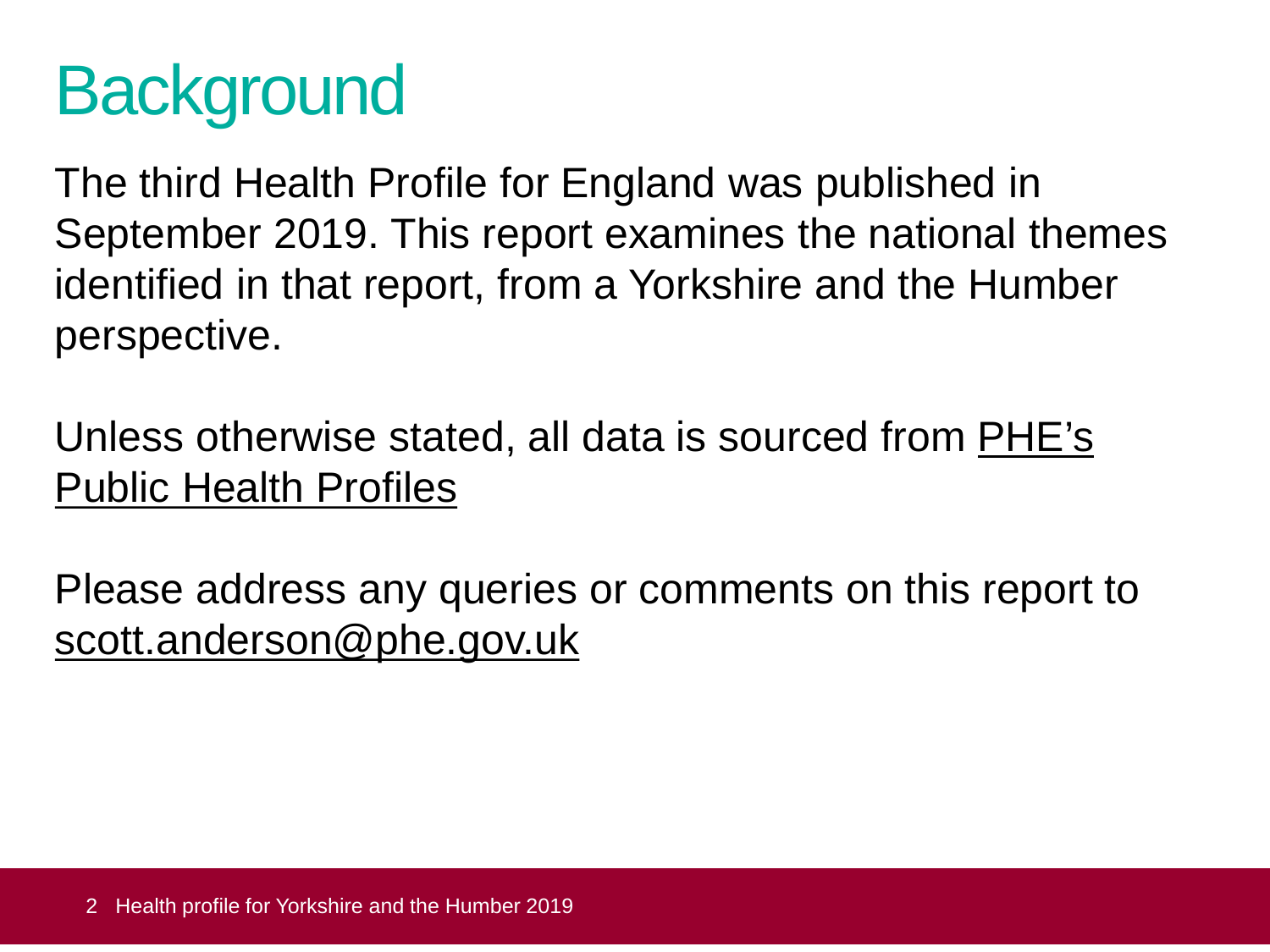# Key findings

The population in Yorkshire and the Humber is older and less ethnically diverse than England.

#### **Mortality**

Infant mortality is higher than England and has not improved much in recent years.

Life expectancy lags England and there has been little increase since 2012-14.

Comparing most with least deprived deciles, there is a gap in life expectancy of 10 years for males and 8 years for females. Circulatory, cancer and respiratory causes account for 2/3 of the difference in life expectancy between most and least deprived quintiles.

While the mortality rate for Dementia has been increasing, there are slowdowns in reductions for CVD, Respiratory and Cancer. Deaths related to drug misuse are higher than England, and in 2016-18 rates were the highest they have ever been and the gap the greatest.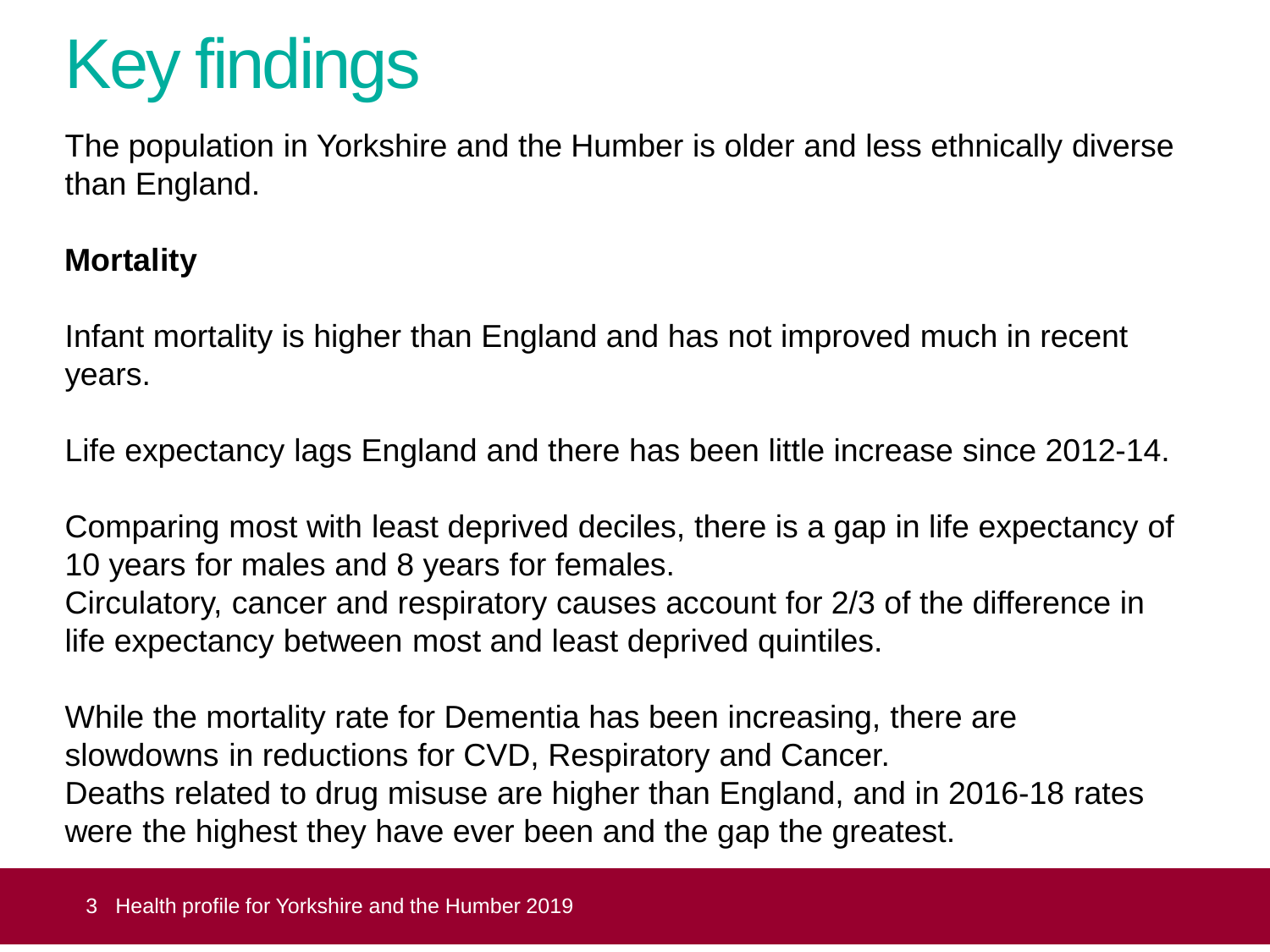# Key findings

#### **Morbidity**

Healthy life expectancy is much lower and showing little recent change, so years spent in poor health is increasing.

In contrast to mortality, the burden of ill-health is driven by musculo-skeletal and mental health conditions.

The population is growing and ageing, though neither as fast as England; the rate of ill-health increases with age.

The prevalence of long-term conditions such as diabetes or musculoskeletal conditions is likely to increase as the population ages.

Mental health conditions are a common cause of ill health in the population and the prevalence has been increasing – for depression it's higher than England, for severe mental illness, lower.

The rate of new STI diagnoses has started to rise again but remains well below England. The decline in new cases of tuberculosis continues; incidence remains lower than England.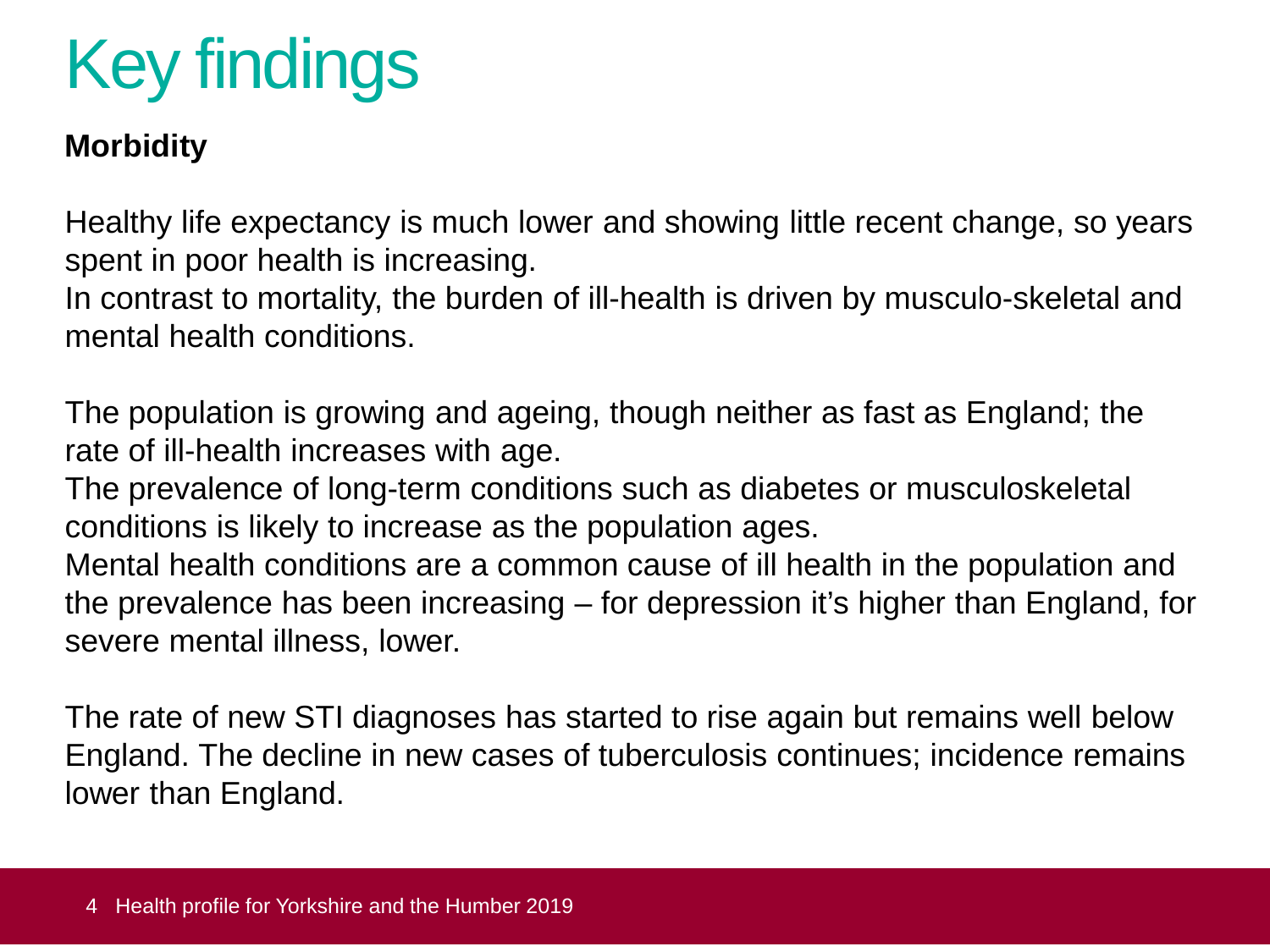# Key findings

#### **Lifestyle**

Adult smoking prevalence continues to decline, but remains stubbornly high amongst routine and manual workers – both are higher than England. Adult obesity remains high and child obesity is increasing - both are higher than England.

#### **Wider determinants**

Employment rates are considerably lower than average for people with a learning disability and for those in contact with secondary mental health. services, and a little lower for those with a long-term health condition; for all three groups, the gaps are relatively better than England.

The proportion of children in low income families is higher than England and after long-term decline may be increasing again. Levels of homelessness are rising for households overall and for families, though both remain well below England.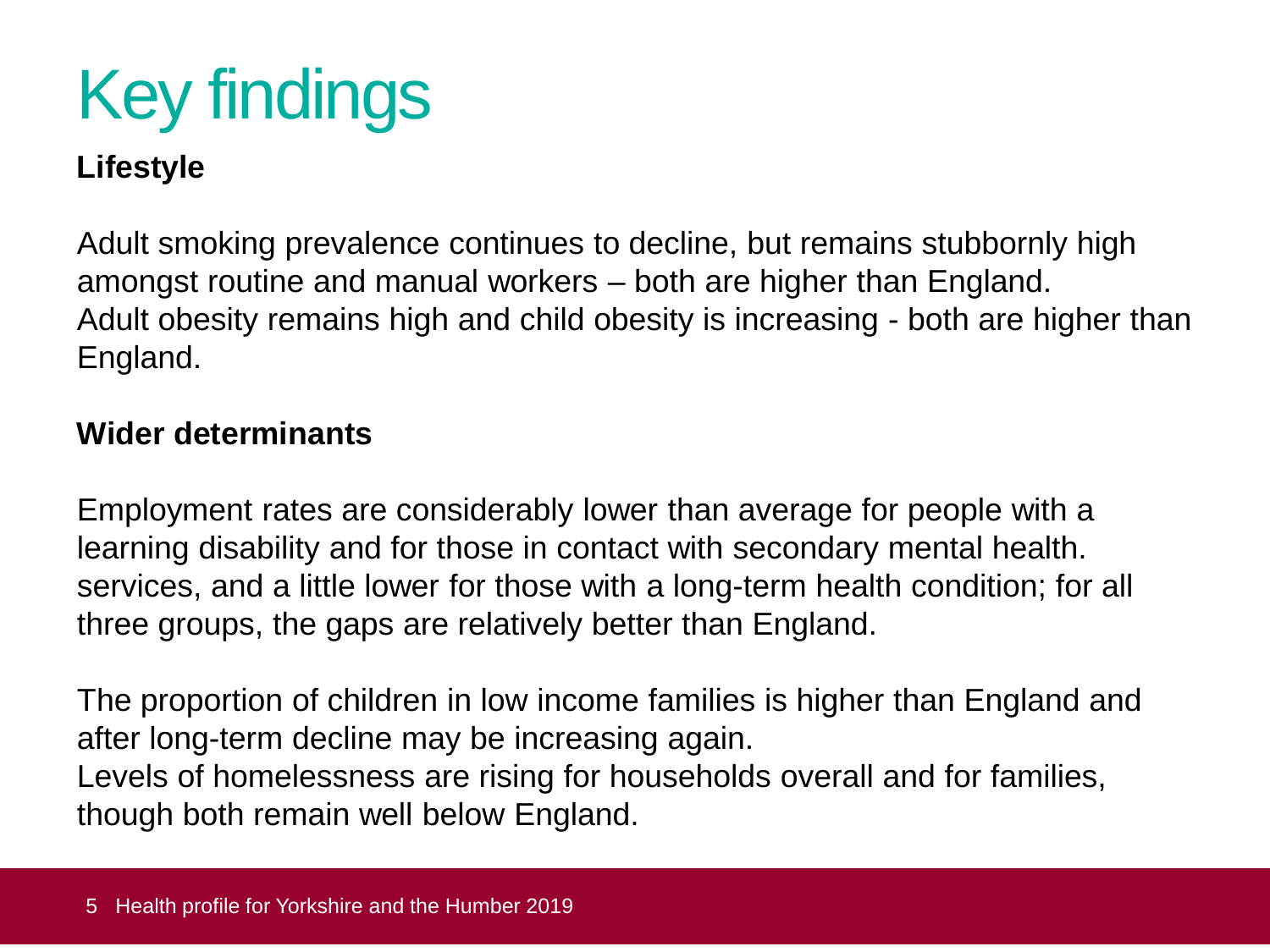# The population is older and less ethnically diverse that England

| <b>Total Population</b> | <b>Males</b> | Females | Total                         |
|-------------------------|--------------|---------|-------------------------------|
| <b>Y&amp;H 2018</b>     |              |         | 2,704,526 2,775,089 5,479,615 |

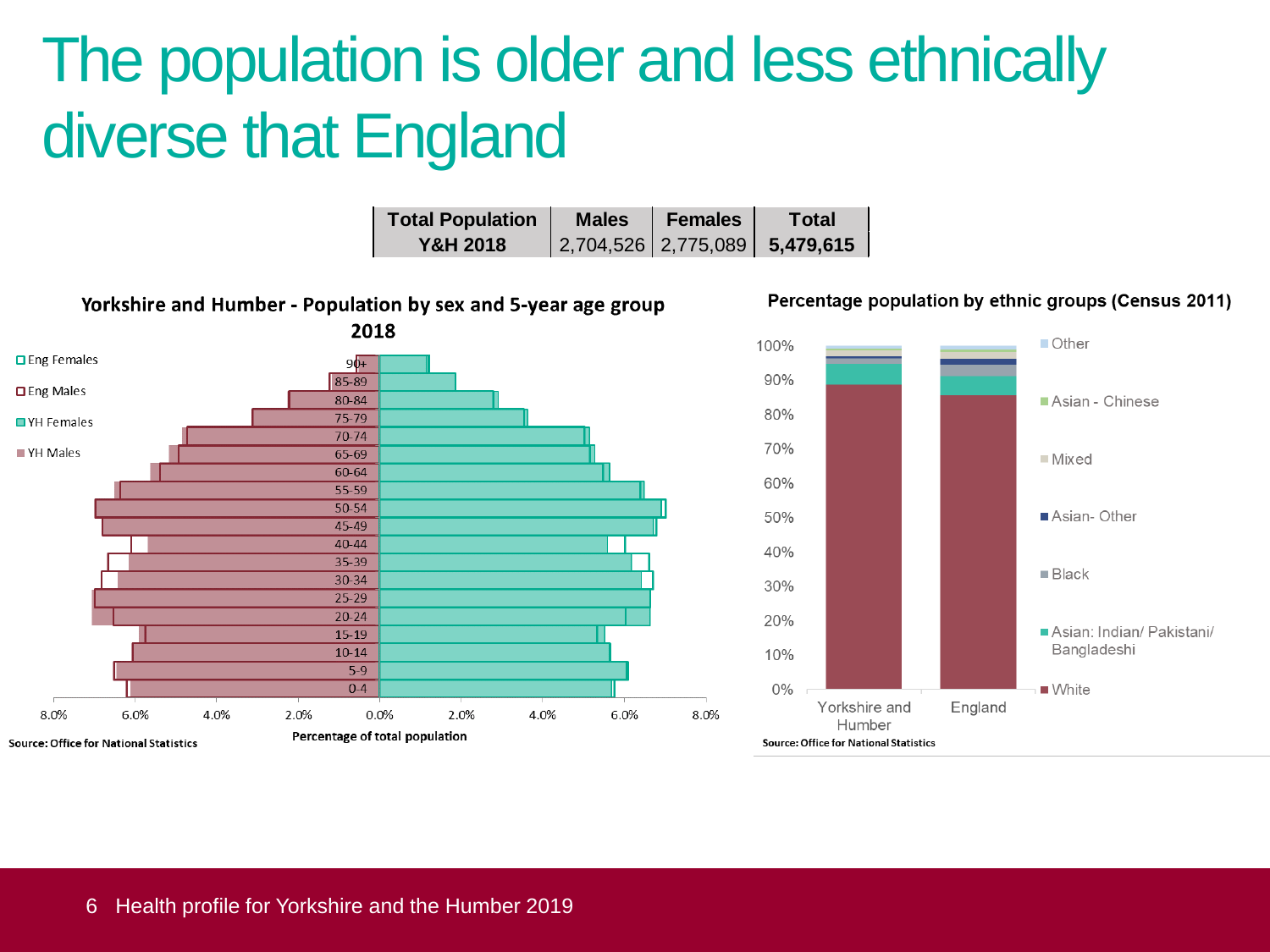## Infant mortality is higher than England and has not improved much in recent years

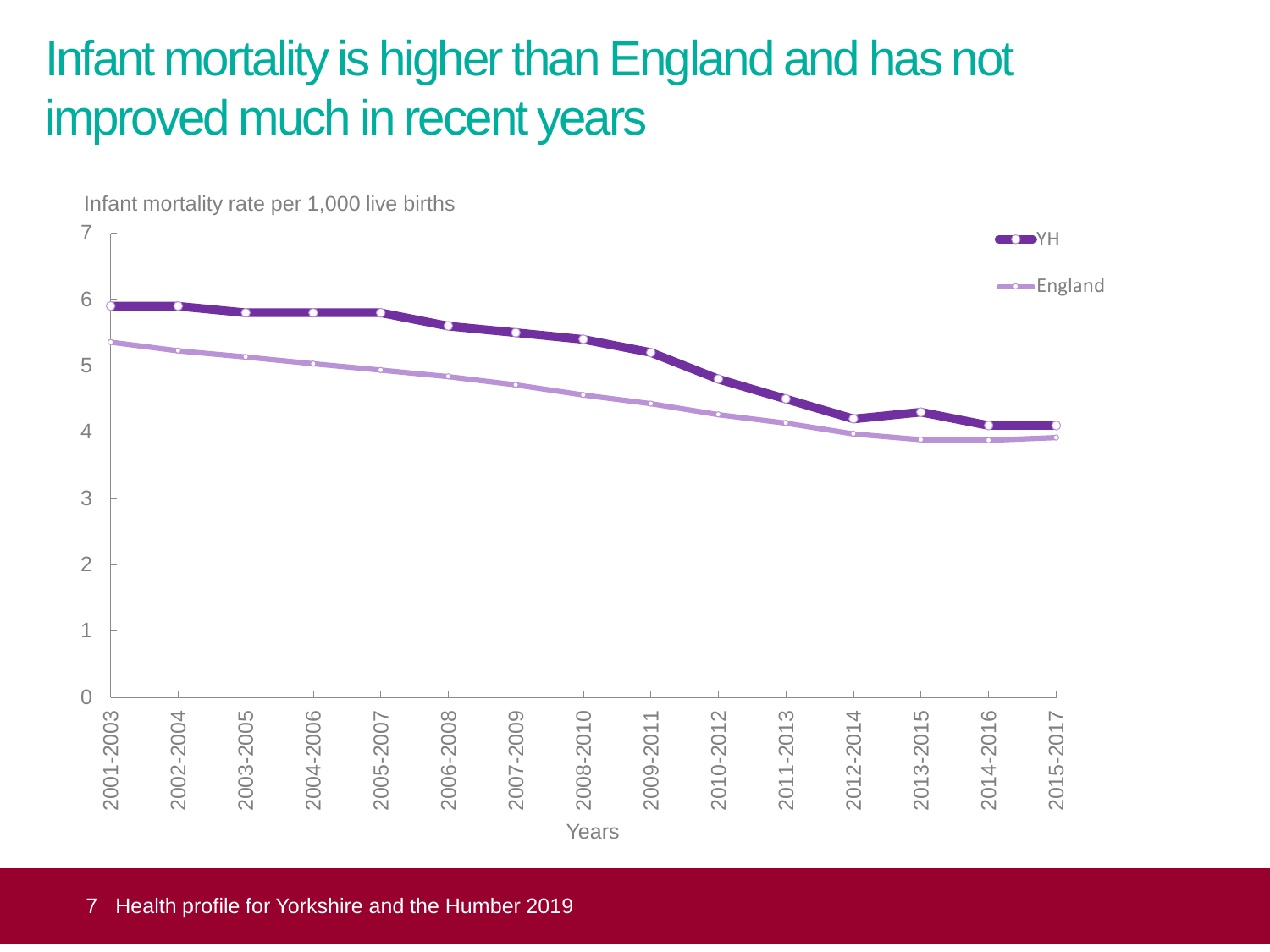### Life expectancy lags England and there has been little increase since 2012-14

Life expectancy (years)

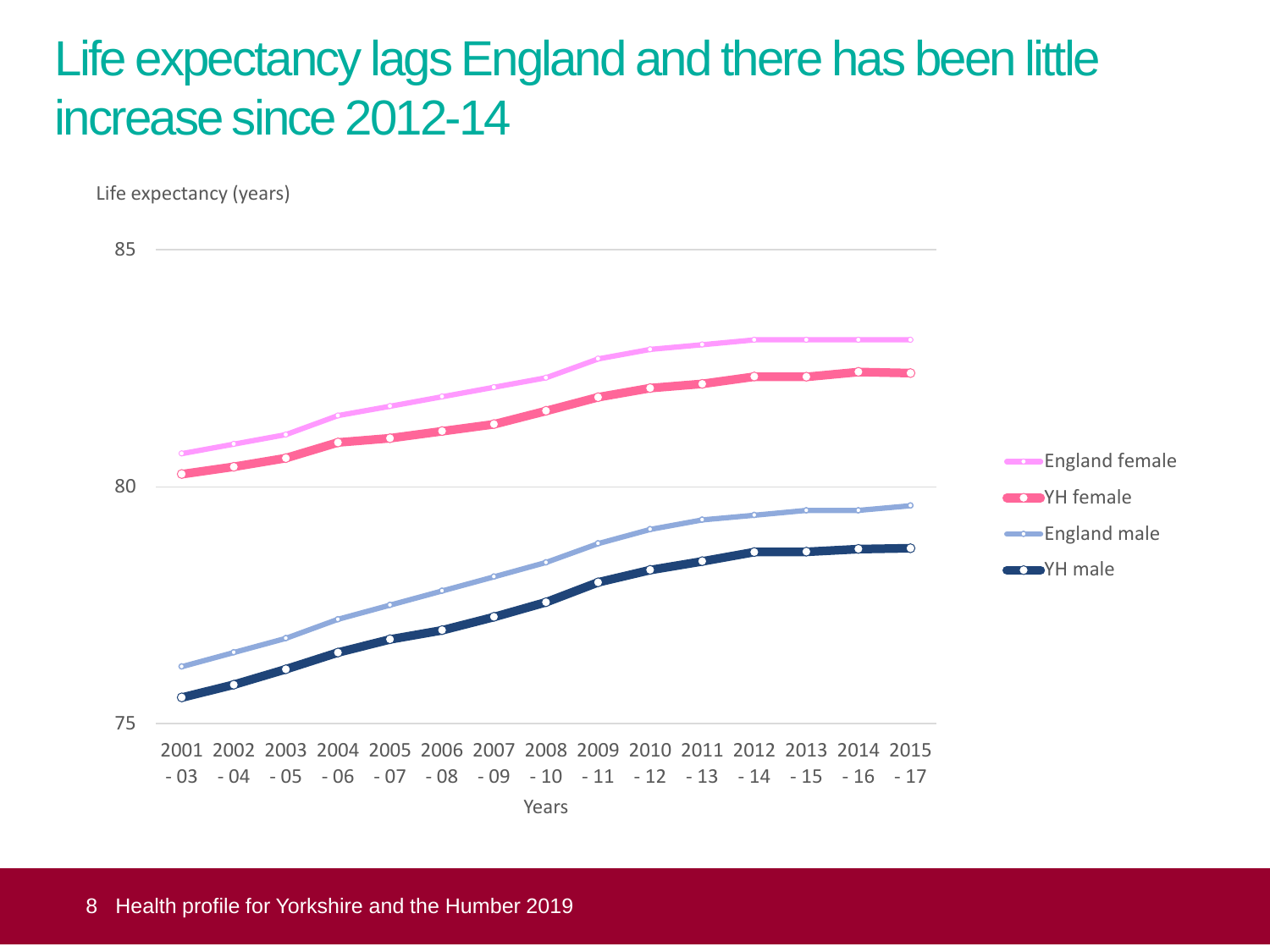Comparing most with least deprived deciles, there is a gap in life expectancy of 10 years for males and 8 years for females



Life expectancy (years)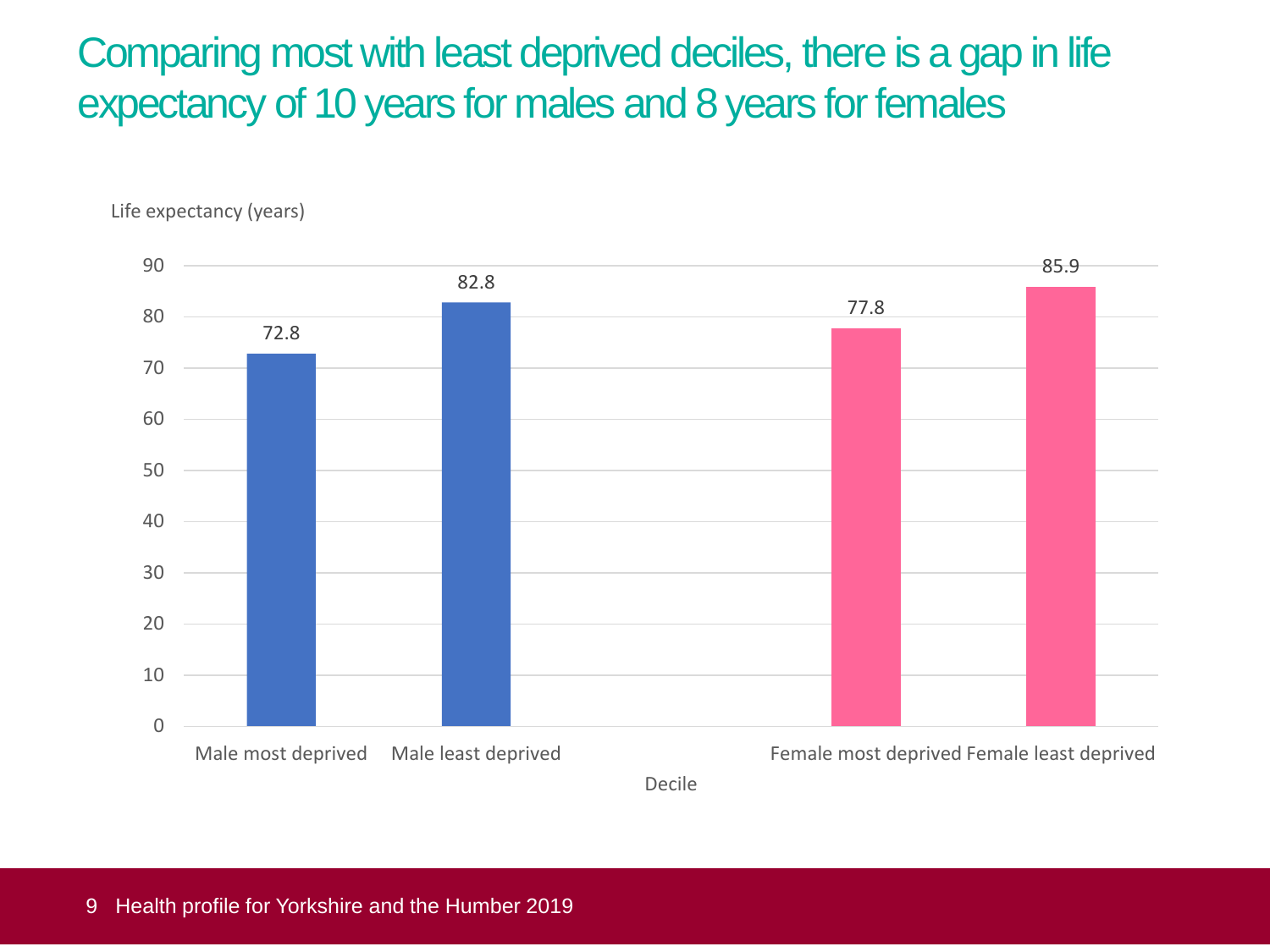### Circulatory, cancer and respiratory causes account for 2/3 of the difference in life expectancy between most and least deprived quintiles

Scarf chart showing the breakdown of the life expectancy gap between the most deprived quintile and least deprived quintile of Yorkshire and the Humber, by broad cause of death, 2015-17

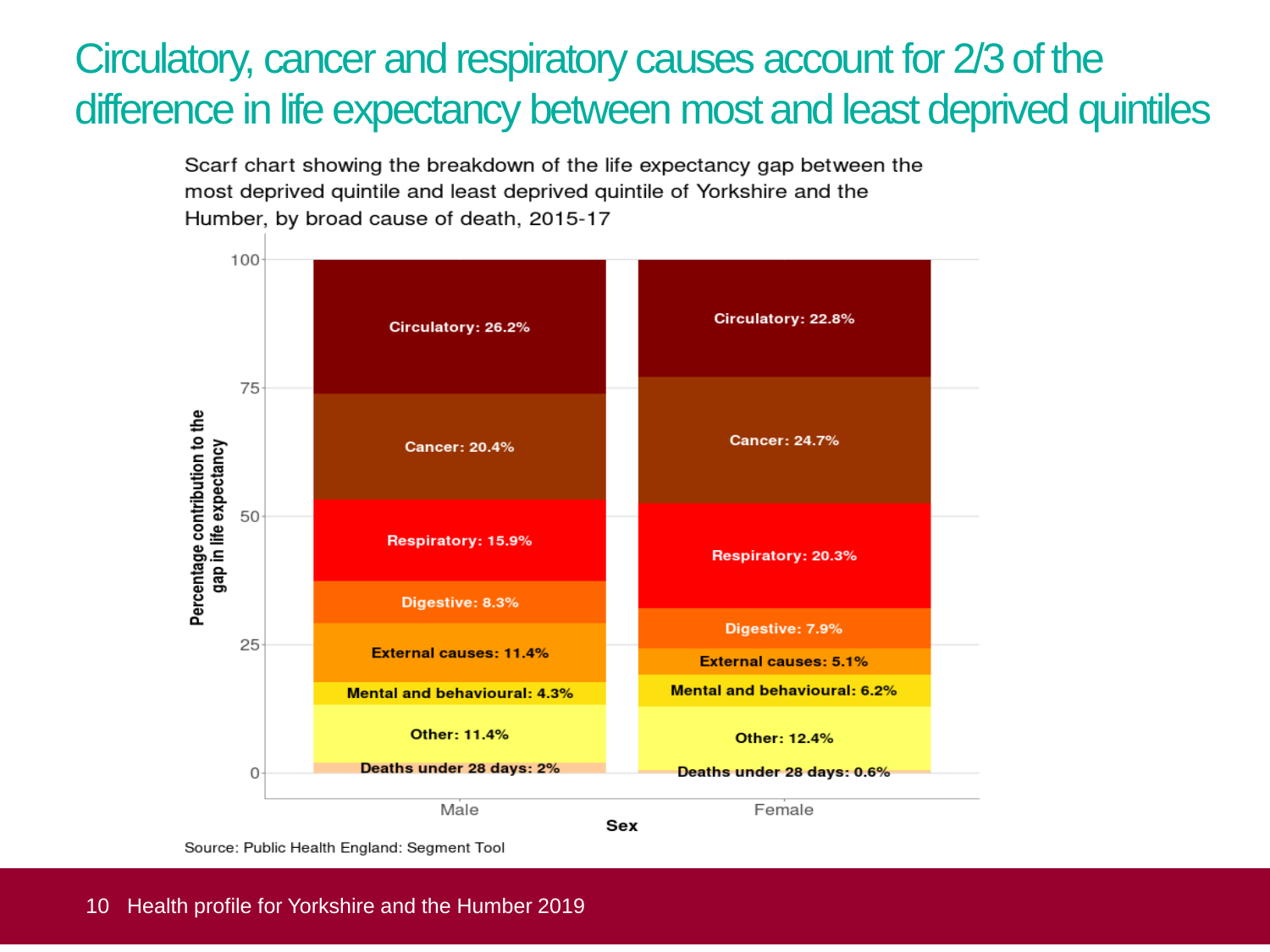### While the mortality rate for Dementia has been increasing, there are slowdowns in reductions for CVD, Respiratory and Cancer



NB: Dementia data is for single years, for example 2010/11, 2011/12 and so on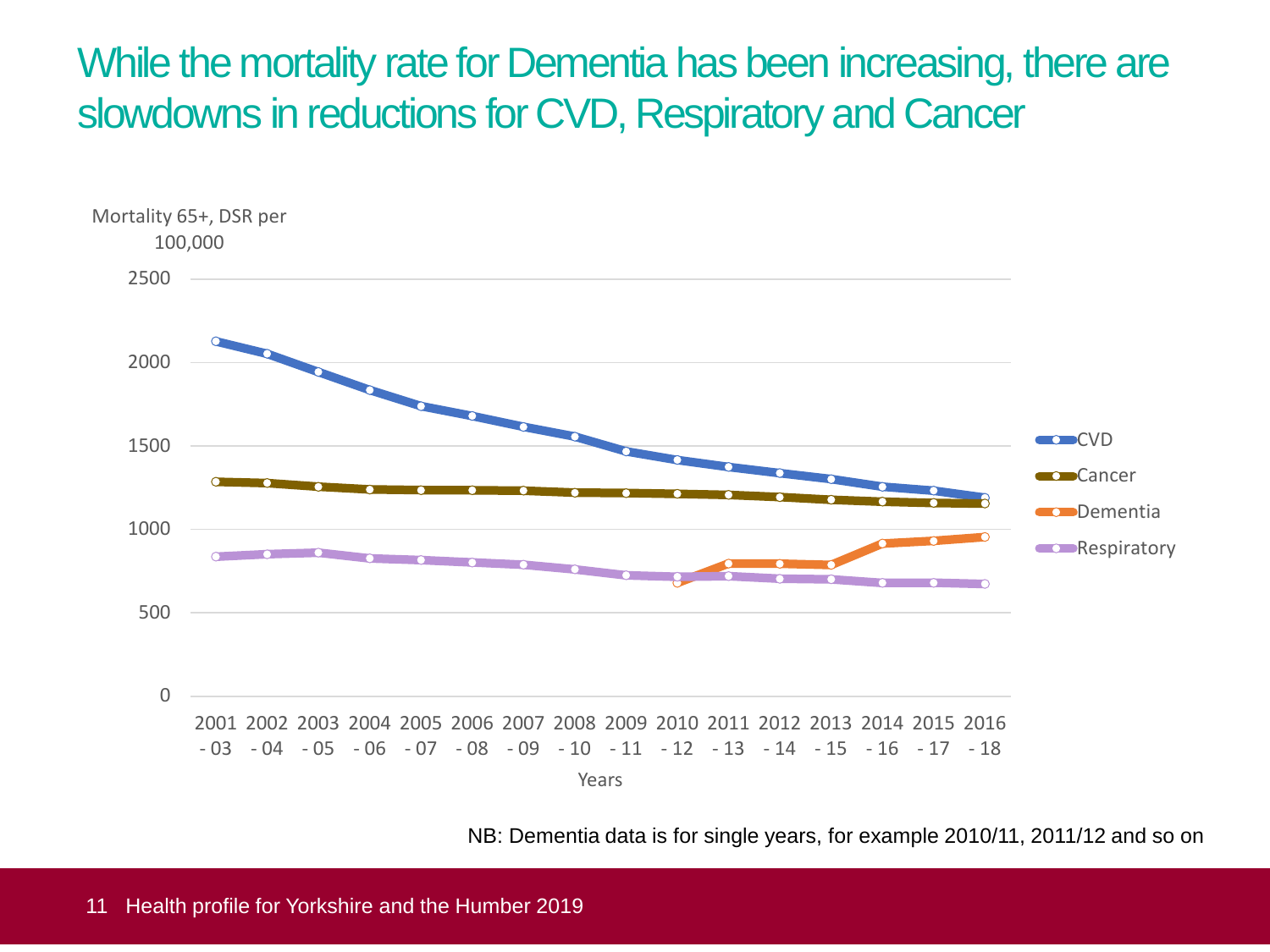Deaths related to drug misuse are higher than England, and in 2016-18 rates were the highest they have ever been and the gap the greatest

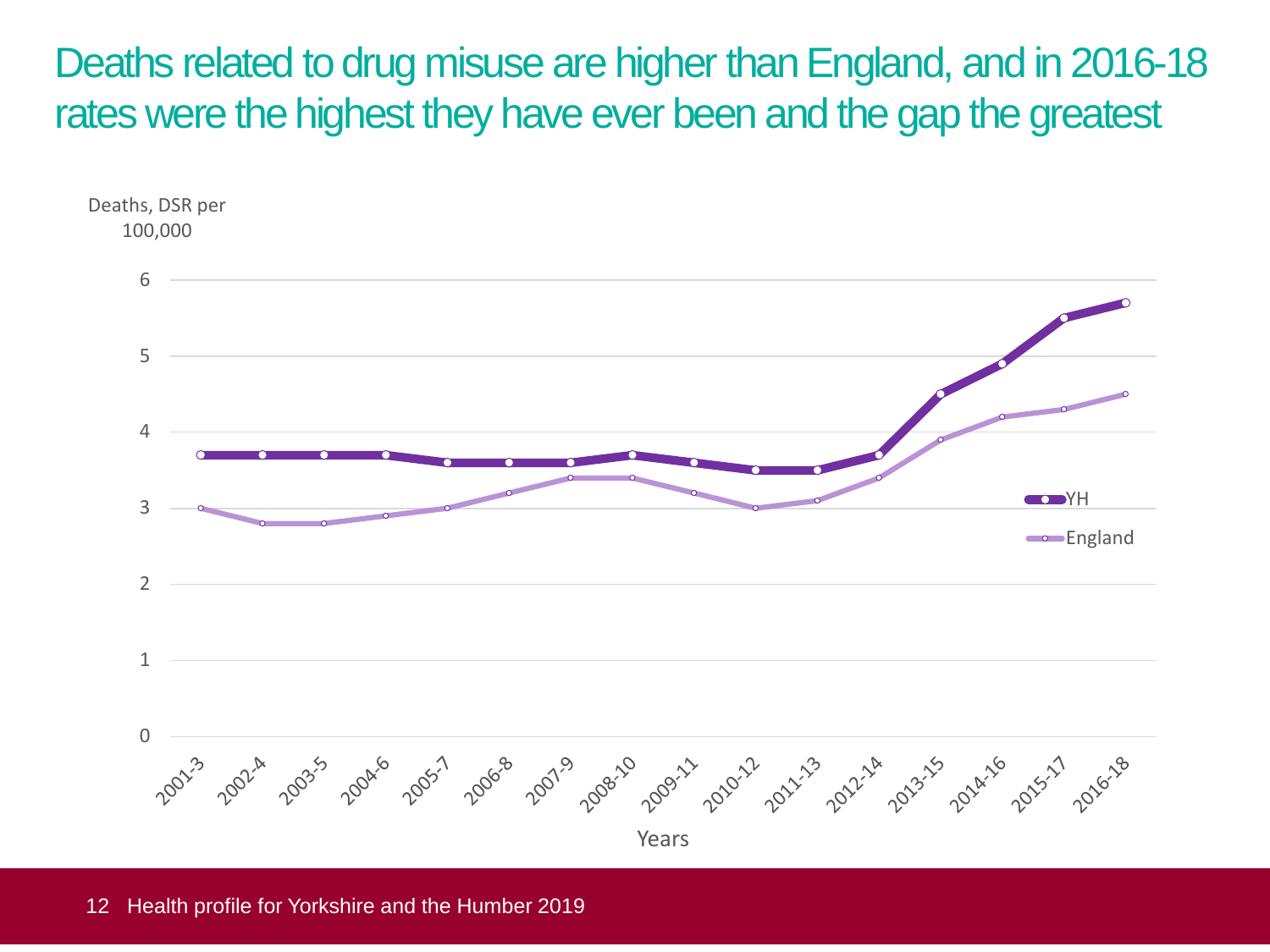Healthy life expectancy is much lower and showing little recent change, so years spent in poor health is increasing

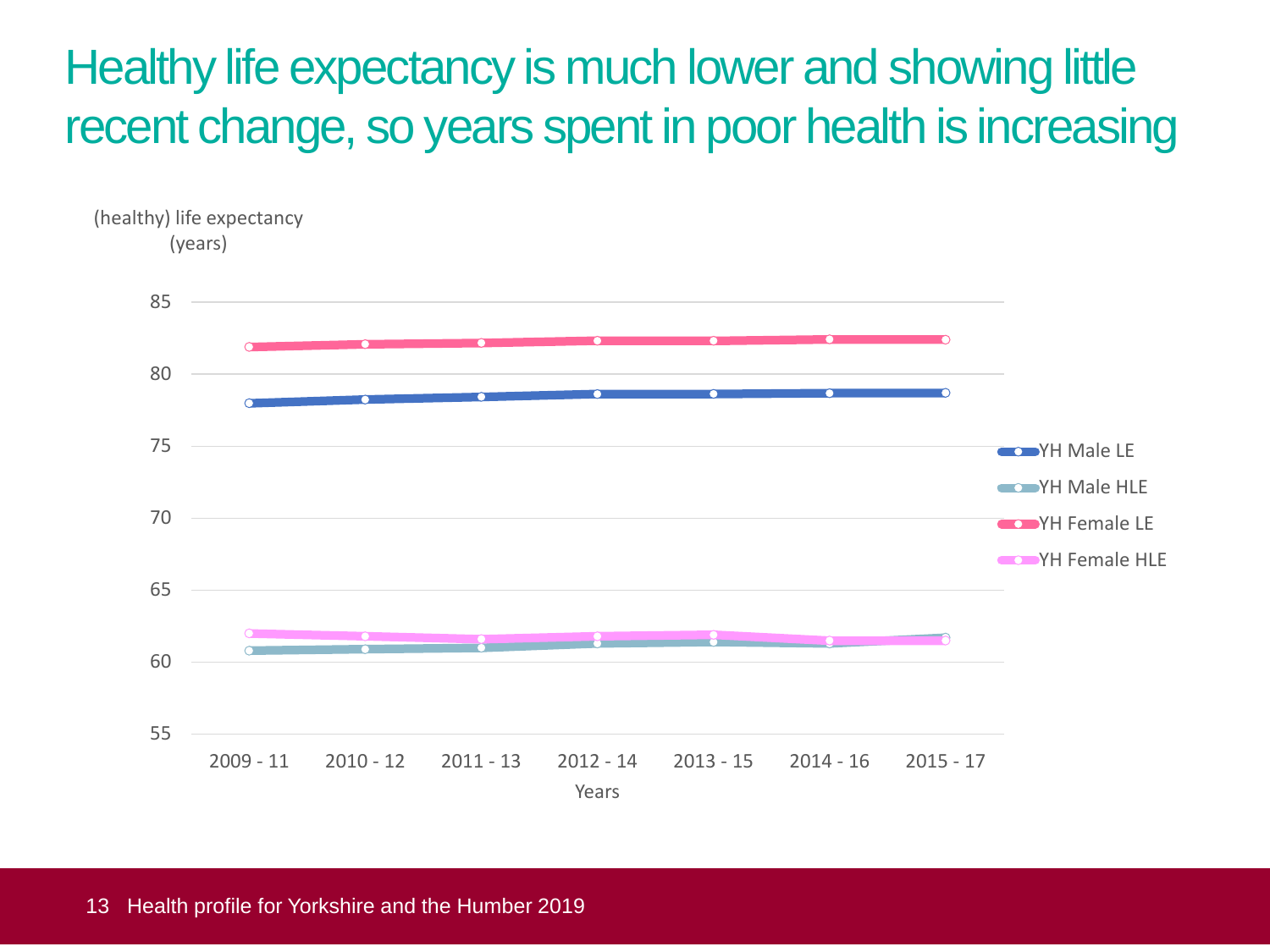# In contrast to mortality, the burden of ill-health is driven by musculo-skeletal and mental health conditions



*Source:<http://www.healthdata.org/data-visualization/gbd-compare>*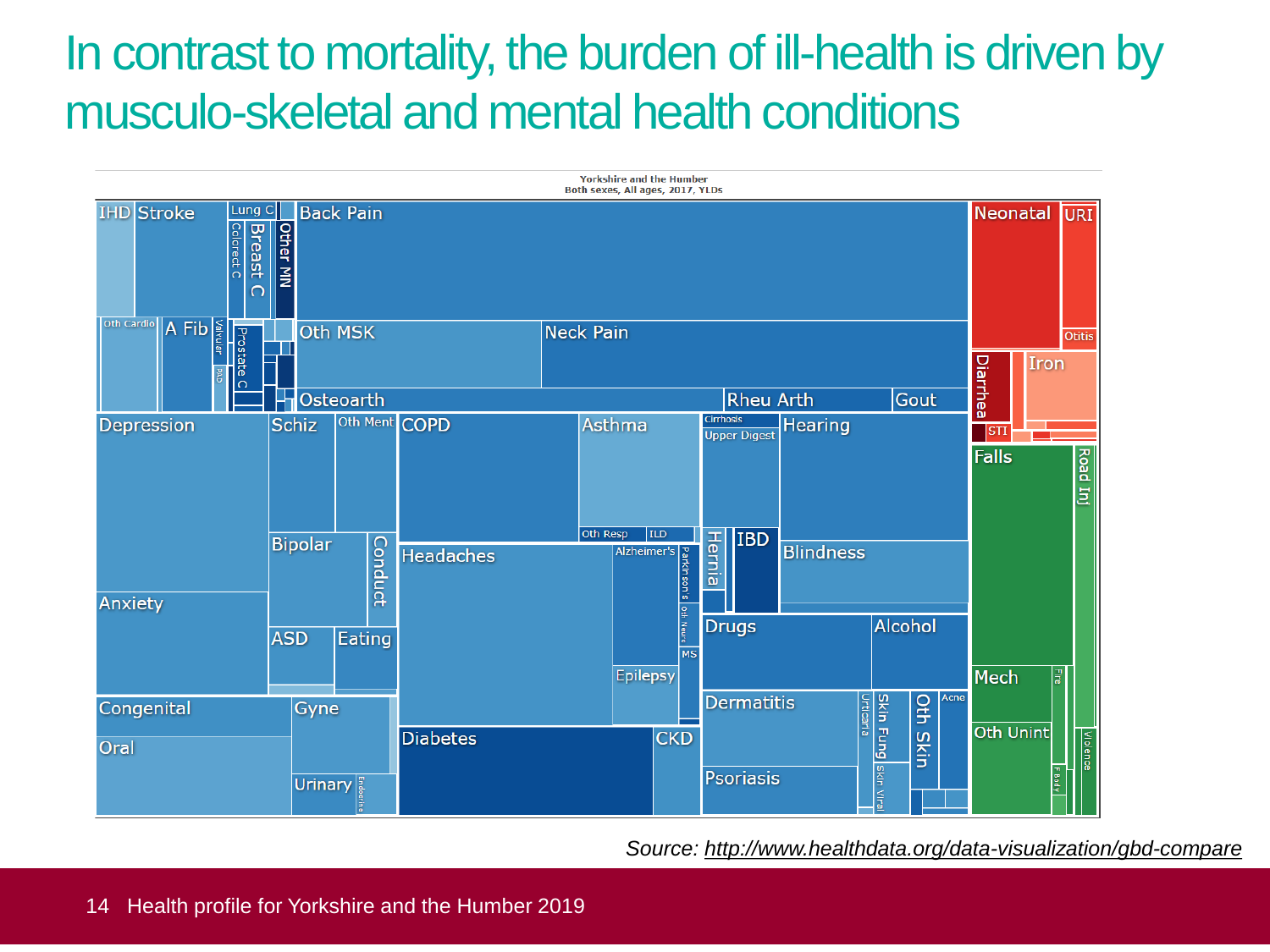### The population is growing and ageing, though neither as fast as England



*[Source: https://www.ons.gov.uk/peoplepopulationandcommunity/populationandmigration/populationestimates](https://www.ons.gov.uk/peoplepopulationandcommunity/populationandmigration/populationestimates)*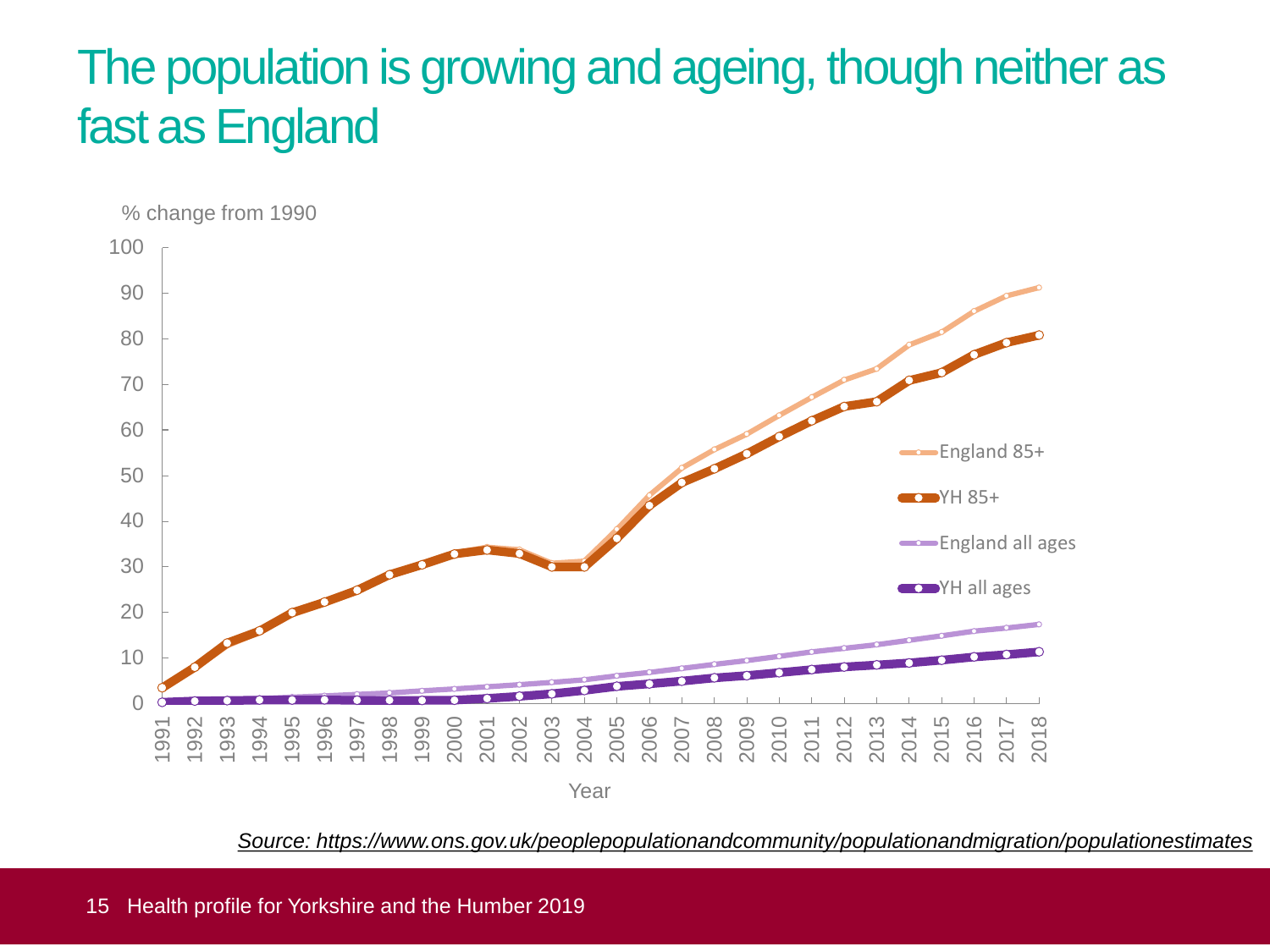# The rate of ill-health (morbidity) increases with age



*Source: PHE analysis of HES data*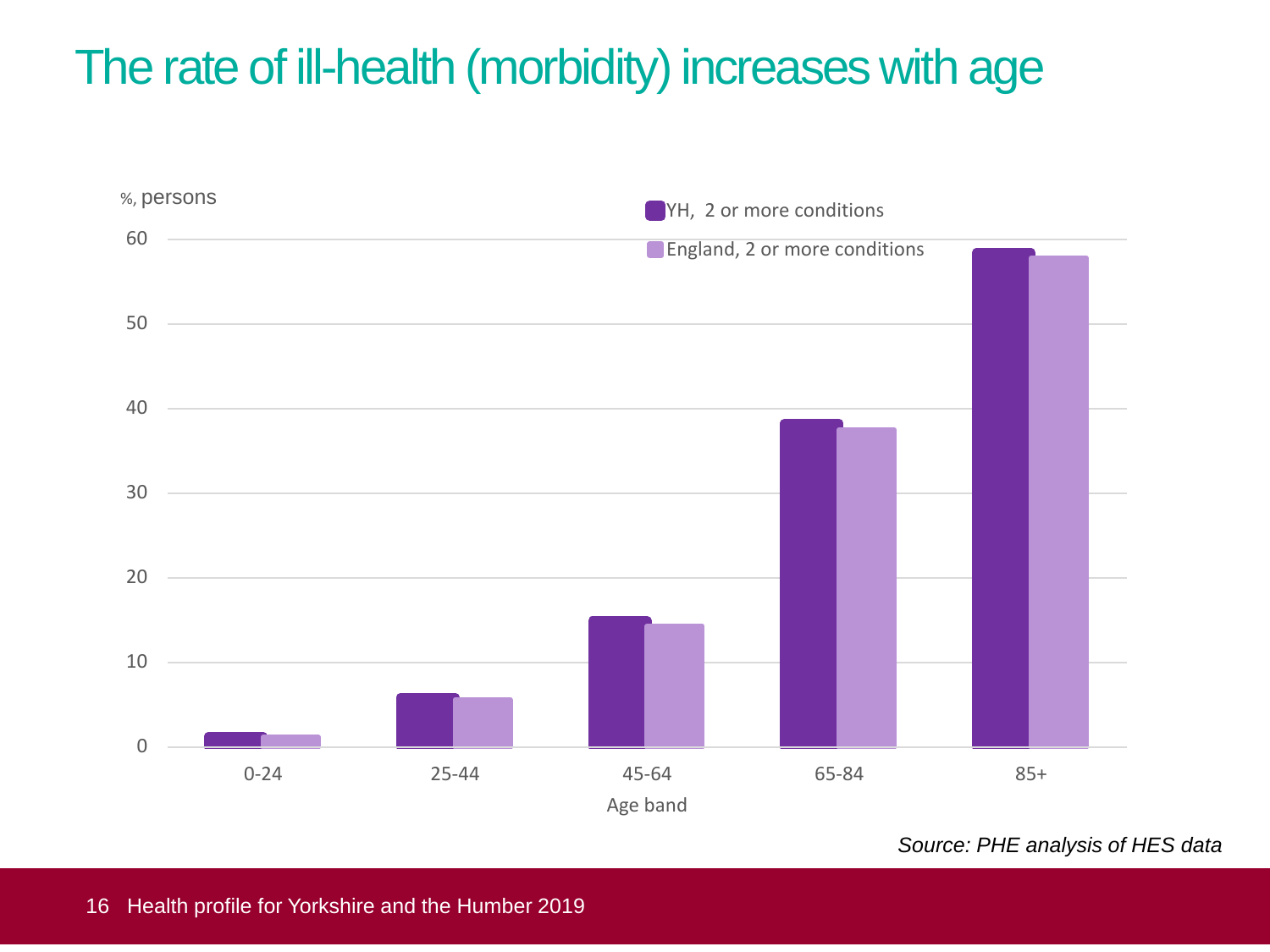### The prevalence of long-term conditions such as diabetes or musculoskeletal conditions is likely to increase as the population ages



By 2035, almost half a million people in Yorkshire and the Humber will have diabetes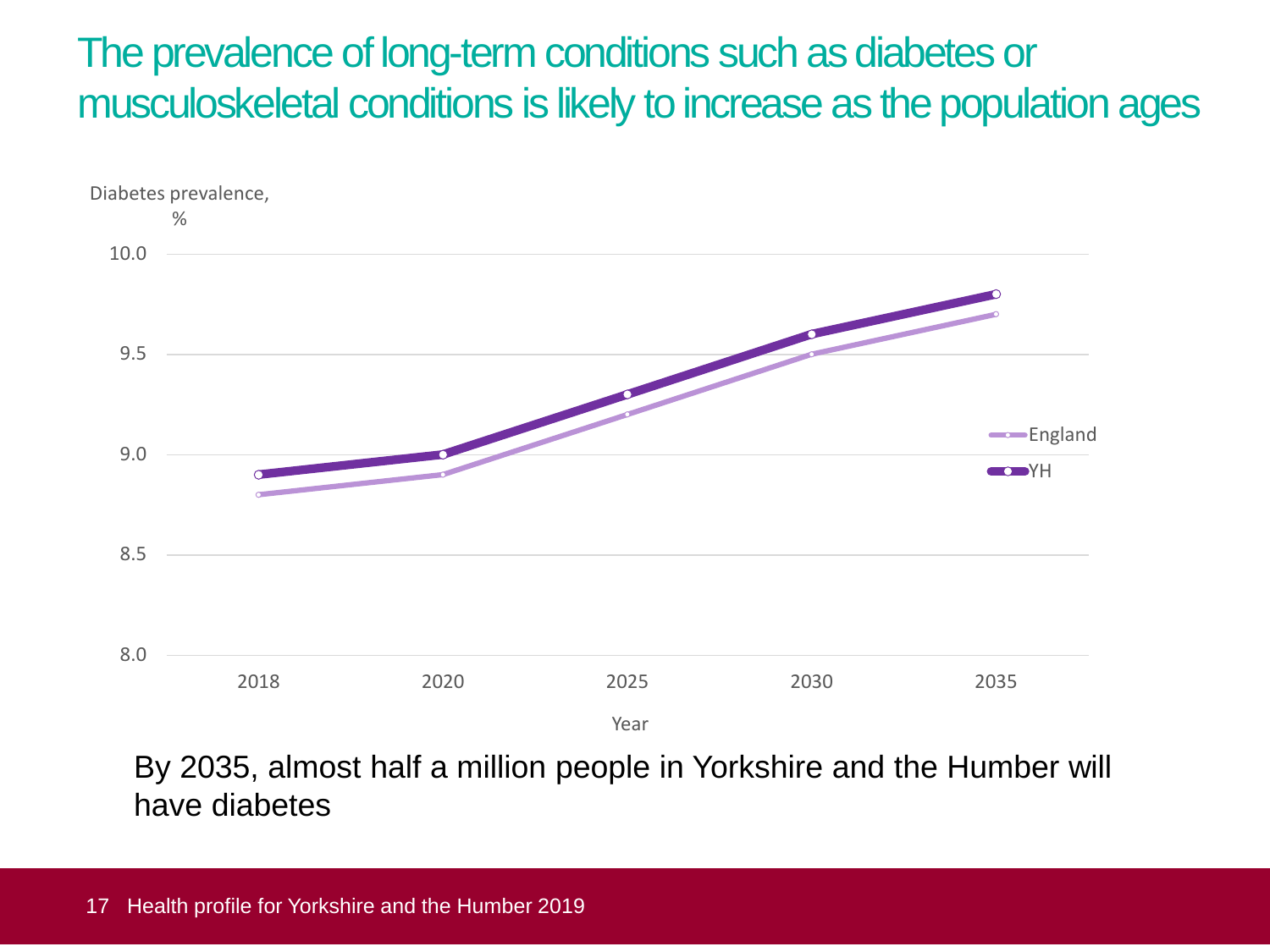Mental health conditions are a common cause of ill health in the population and the prevalence has been increasing – for depression it's higher than England, for severe mental illness, lower

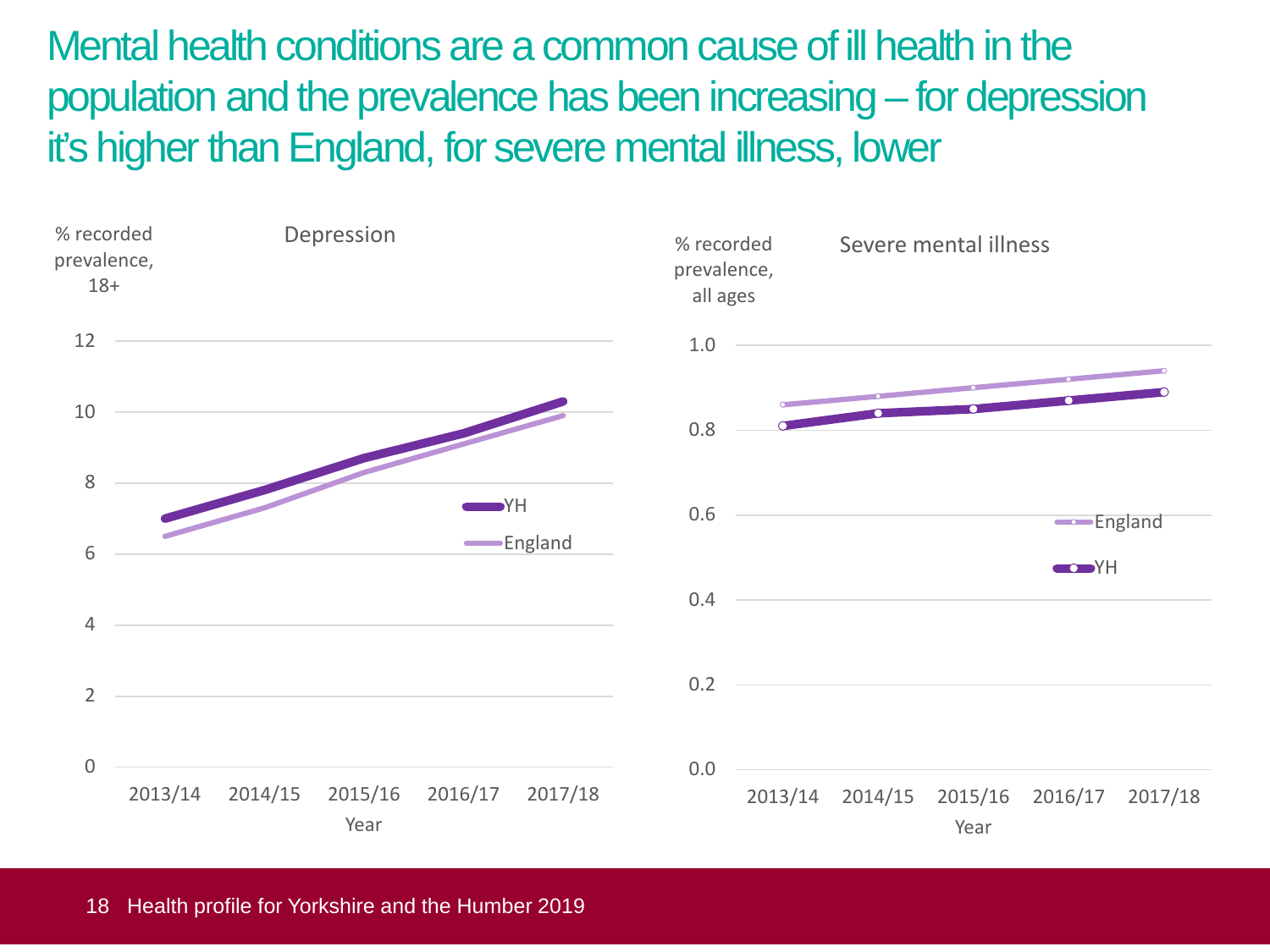### The rate of new STI diagnoses has started to rise again but remains well below England



NB: excludes chlamydia aged <25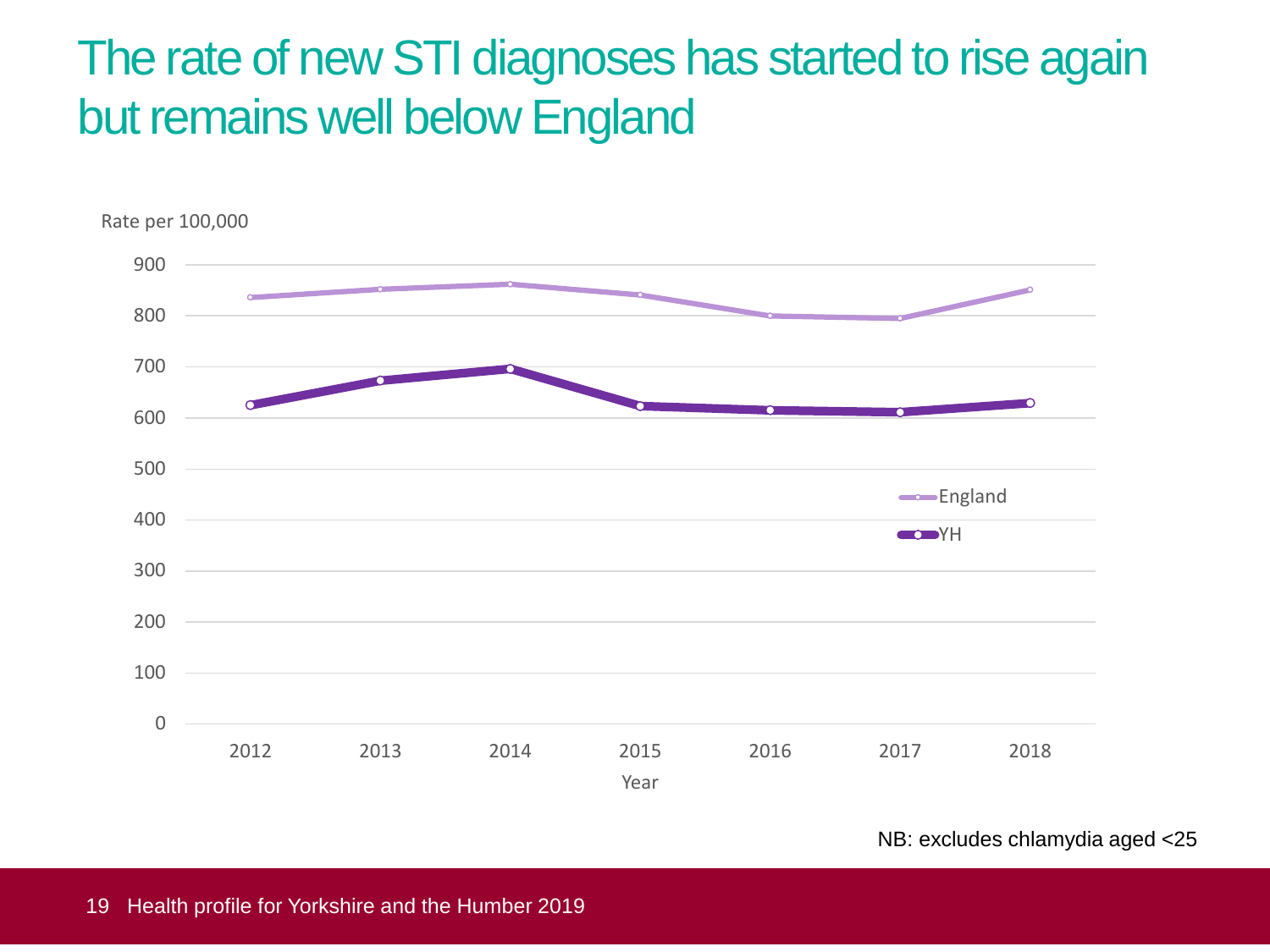### The decline in new cases of tuberculosis continues; incidence remains lower than England

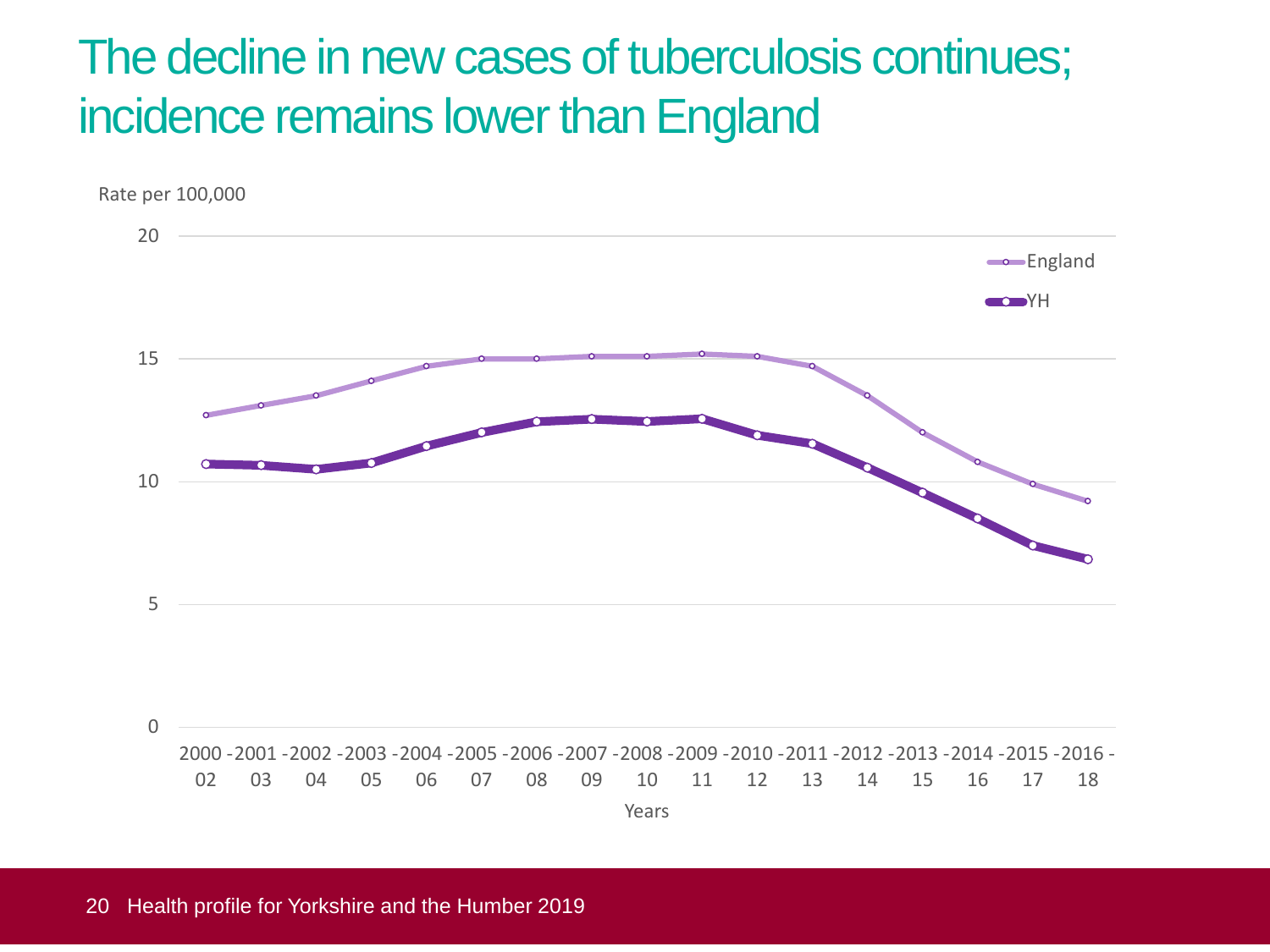Adult smoking prevalence continues to decline, but remains stubbornly high amongst routine and manual workers – both are higher than England

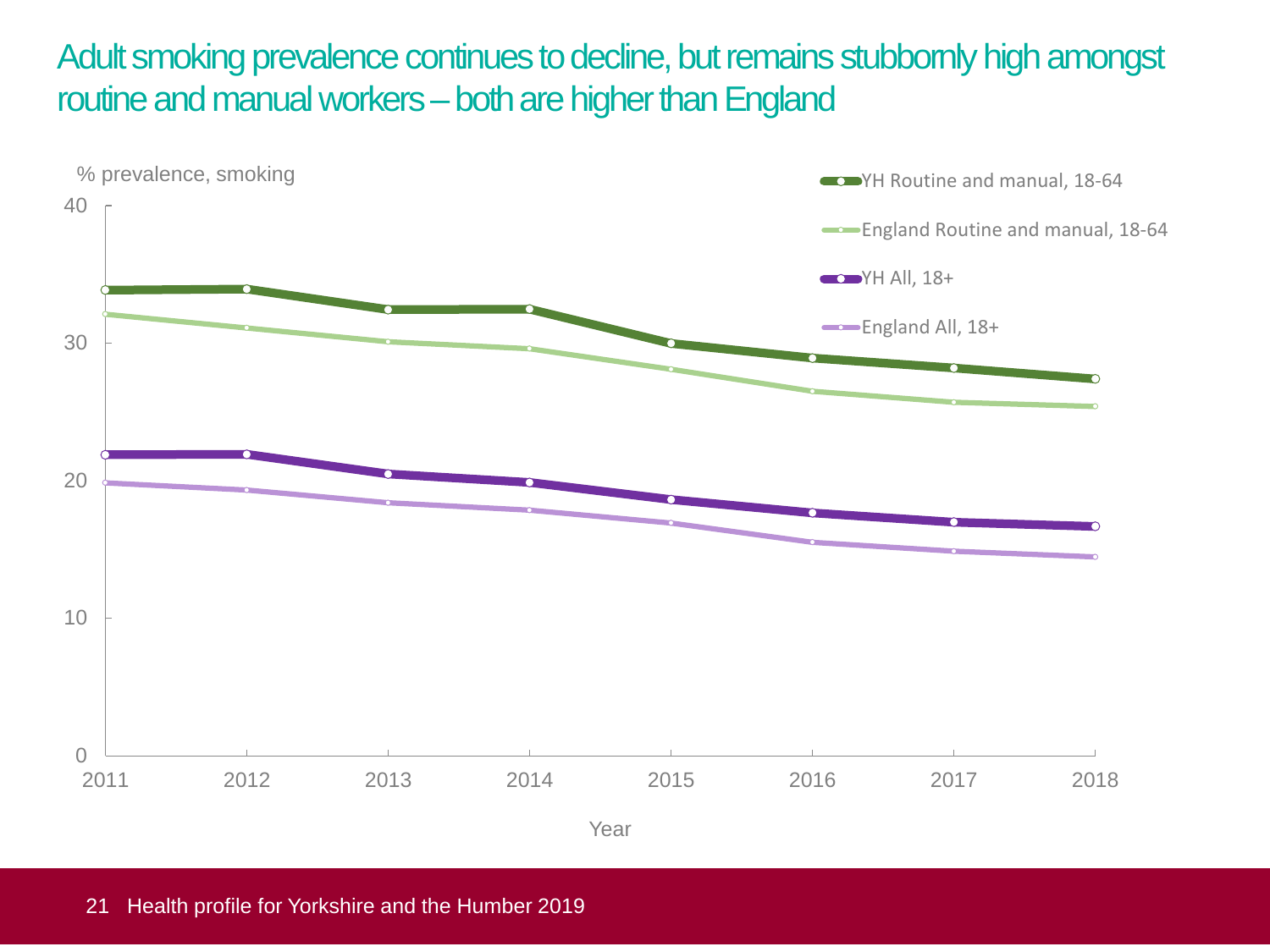# Adult obesity remains high and child obesity is increasing - both are higher than England

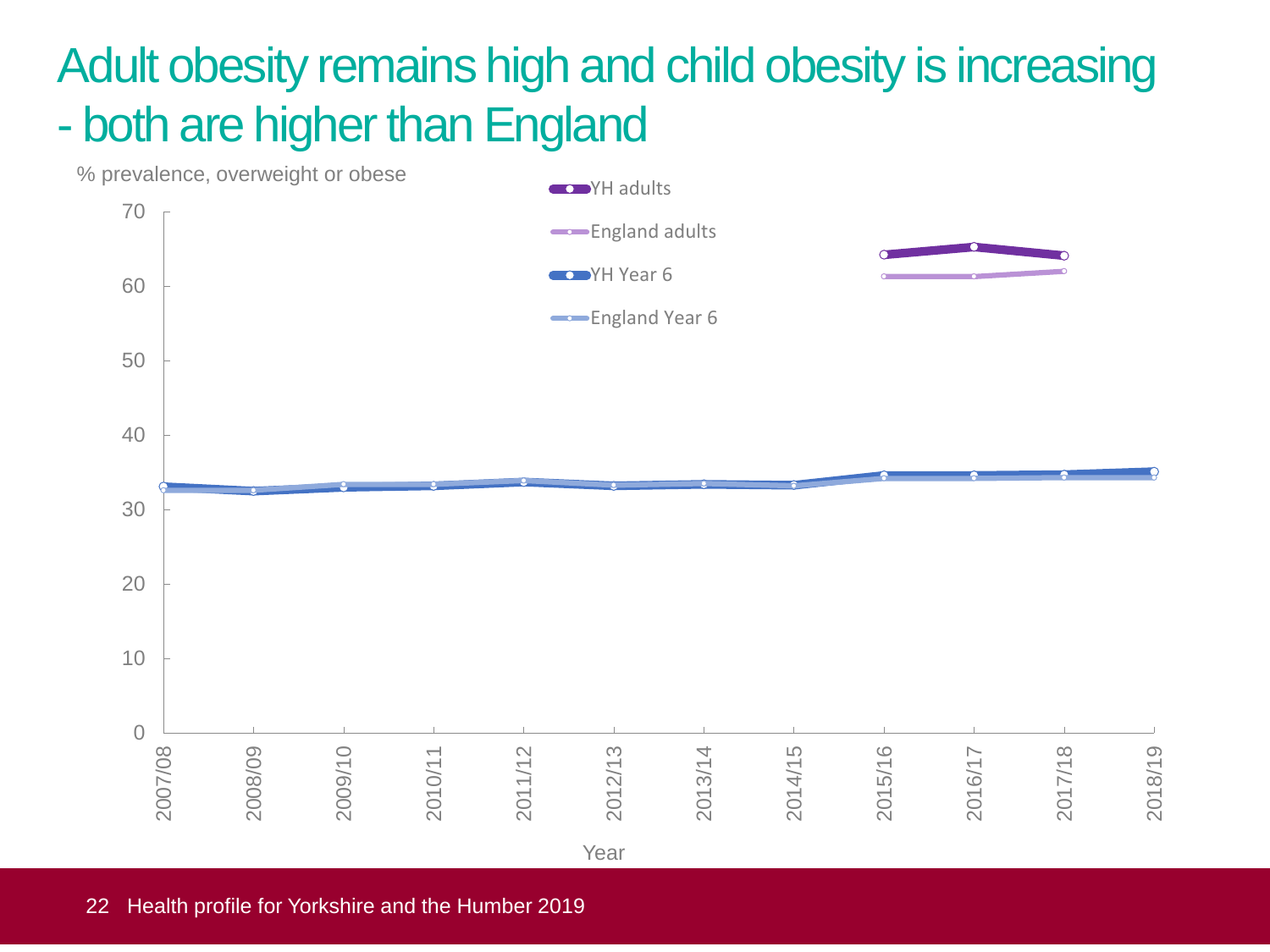Employment rates are considerably lower than average for people with a learning disability and for those in contact with secondary mental health services, and a little lower for those with a long-term health condition; for all three groups, the gaps are relatively better than England

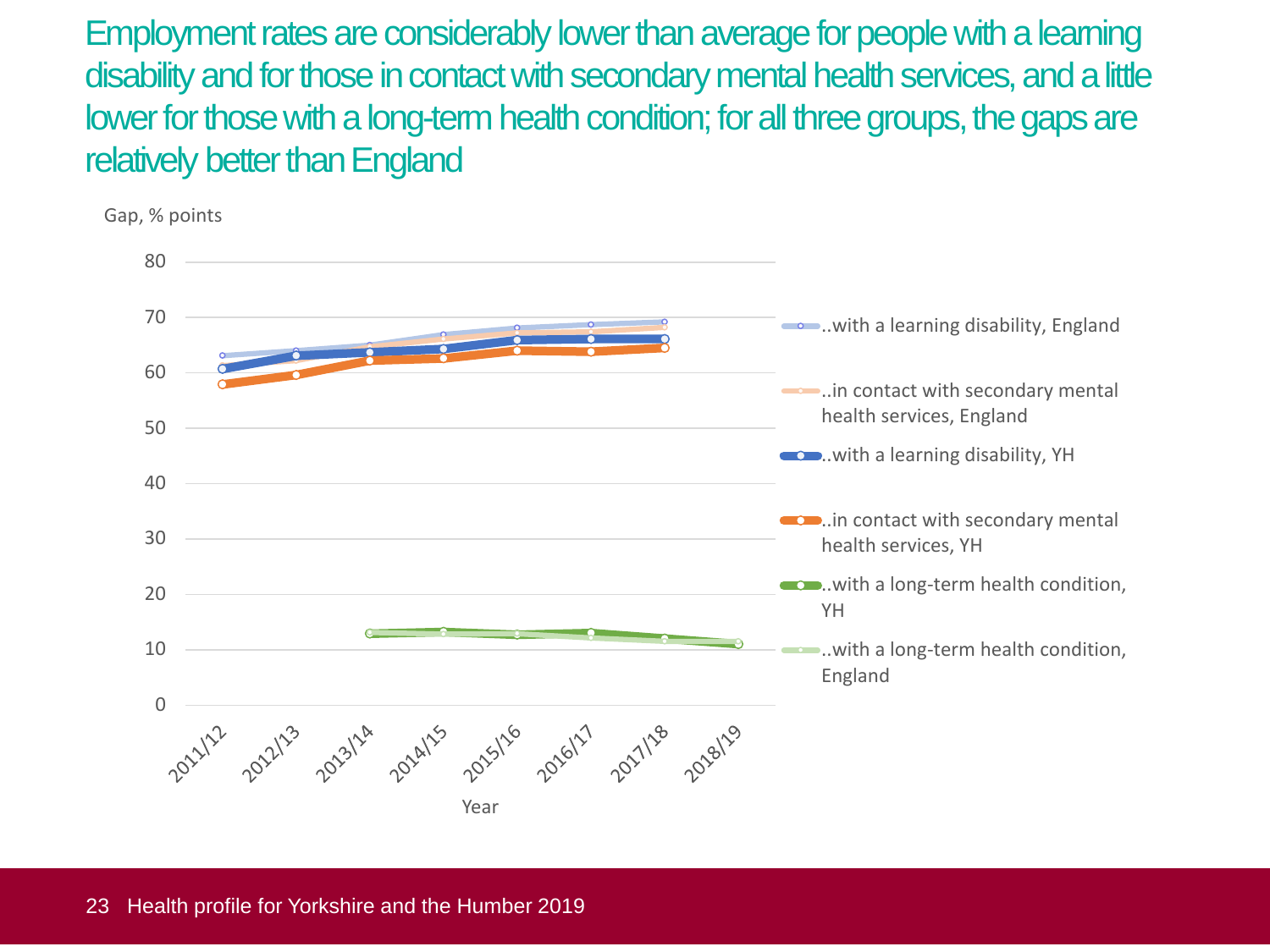The proportion of children (<16) in low income families is higher than England and after long-term decline may be increasing again



A fifth of the children in the region (almost 200,000) are in low-income families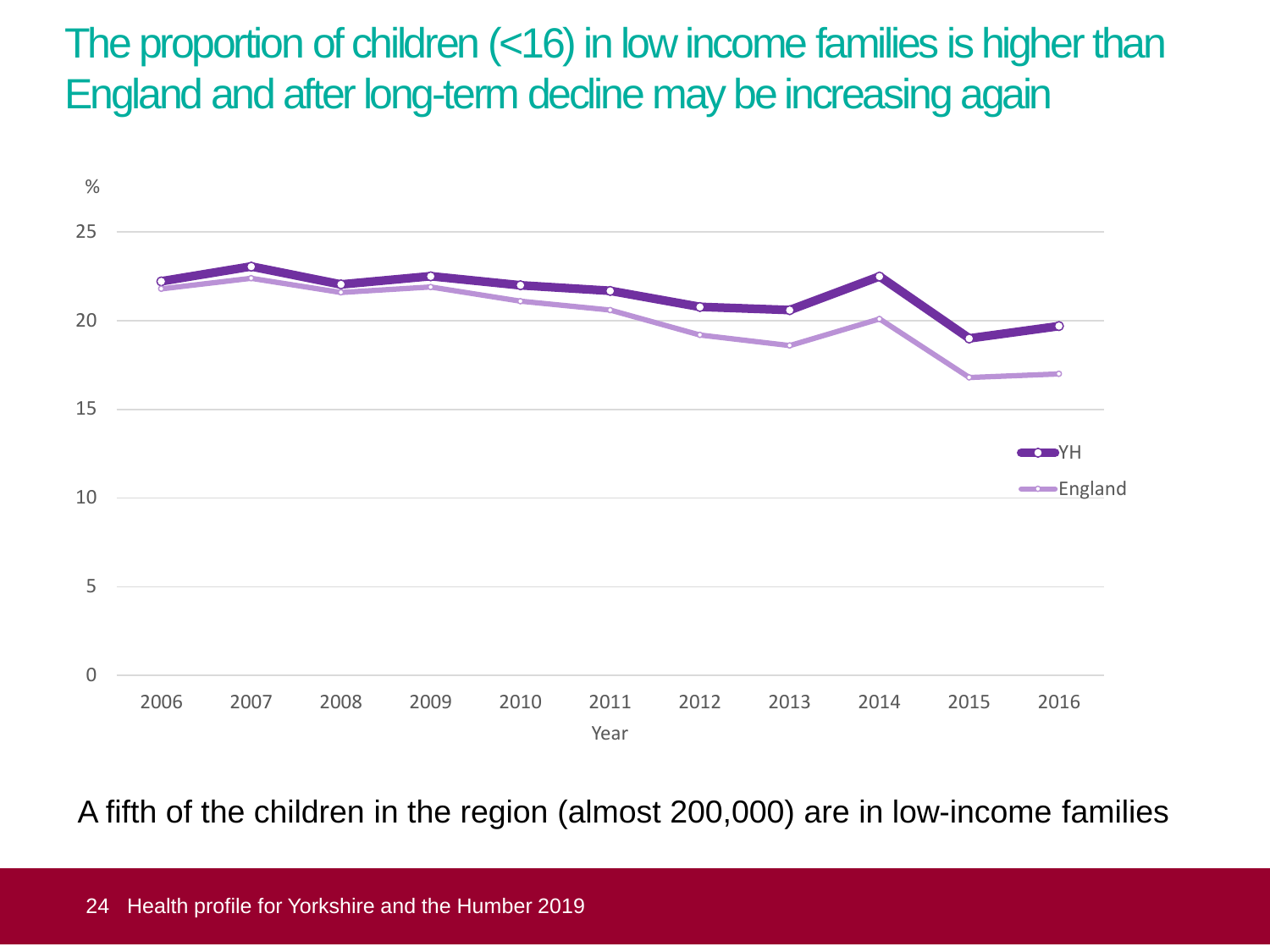### Levels of homelessness are rising for households overall and for families, though both remain well below England



Almost 4000 households are homeless in Yorkshire and the Humber